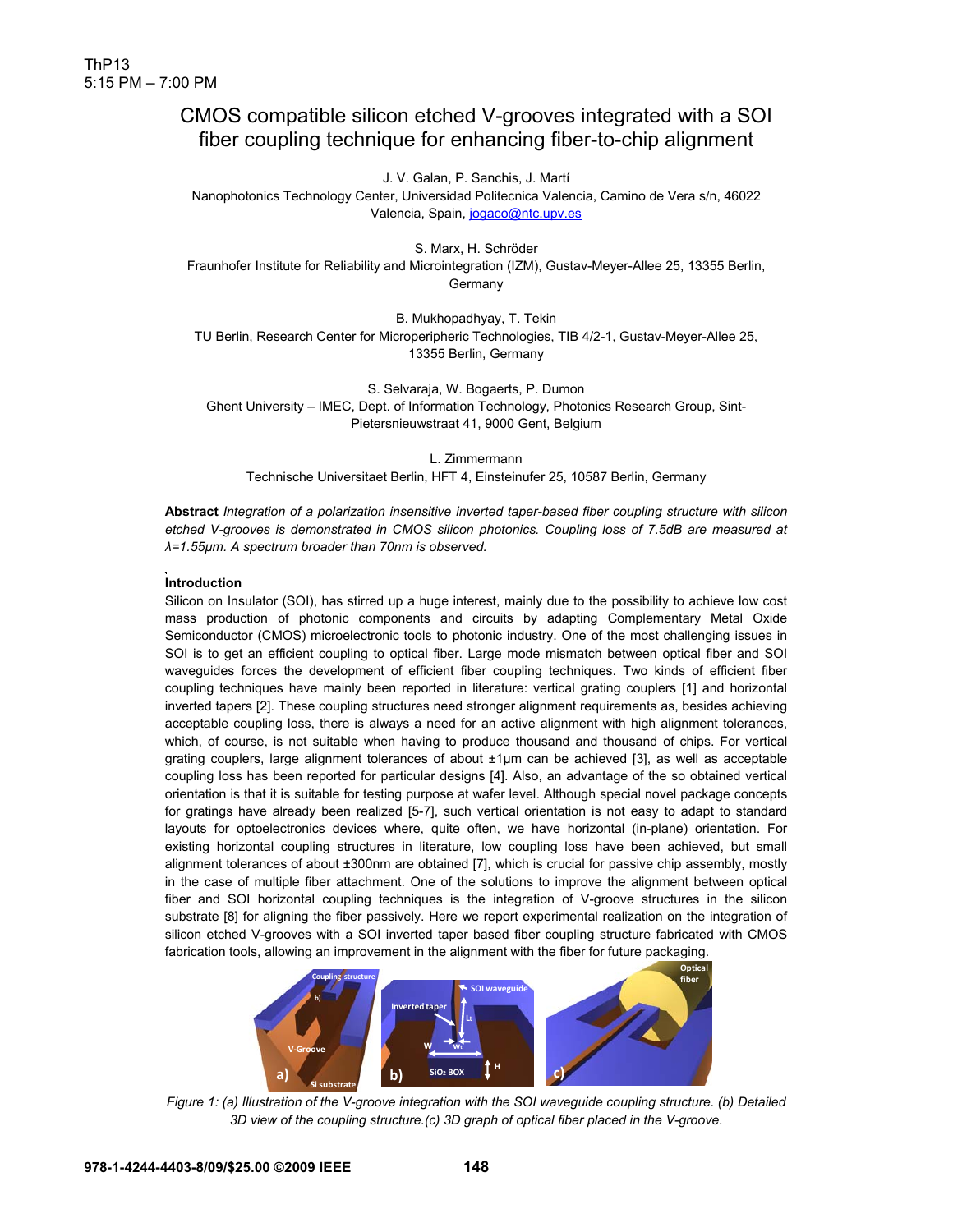## **Inverted taper based coupling structure for V-groove integration**

Fig. 1a depicts an illustration on the integration of silicon V-groves with the fiber coupling structure. A detailed 3D view of the coupling structure is also depicted in Fig. 1b, as well as its main design parameters as also indicated. The 500nm wide SOI waveguide is tapered down till an inverted taper tip width of  $w_t$ . The length of the inverted taper is  $L_t$ . At the same time the substrate etching is used for creating the Vgroove etch pattern, it can be useful for defining a fiber adapted waveguide with the  $SiO<sub>2</sub>$  layer which is hanging on air. The  $SiO<sub>2</sub>$  waveguide has a width W and a thickness H. As we will further use commercial SOI wafers from SOITEC with 220nm/2µm Si/SiO<sub>2</sub> thicknesses, here H=2µm. When optical mode in the SOI waveguide arrives on the inverted taper, it starts delocalizing itself from the SOI waveguide core and excites the optical mode in the  $SiO<sub>2</sub>$  waveguide adiabatically. Hence, optical mode in the  $SiO<sub>2</sub>$  waveguide matches much better with the fiber mode, thus resulting in an efficient coupling. Design procedure is the same as the previously published in [8]. However, wafers to be used have a different thickness than the considered in [8], so Table 1 summarizes optimized design parameters and obtained coupling loss for this particular case. It is obtained 6dB coupling loss to 10µm mode field diameter (MFD) standard optical fibers, and a polarization insensitive behaviour for optimized design. It is important to remark that just 75 $\mu$ m of the SiO<sub>2</sub> waveguide are hanging on air, as it was found it was enough from simulation results [8], thus increasing mechanical robustness of the structure.

|                                              | $W_{t}$ | W |  | $\parallel$ H $\parallel$ Coupling loss to 10 $\mu$ m MFD standard fibers (TE and TM) |
|----------------------------------------------|---------|---|--|---------------------------------------------------------------------------------------|
| $1400 \mu m$   200nm   8 $\mu$ m   2 $\mu$ m |         |   |  | 6dB                                                                                   |
|                                              |         |   |  |                                                                                       |

#### *Table 1: Optimum simulation parameters for λ=1.55µm.*

## **Fabrication**

The test circuits with inverted tapers were fabricated in SOI wafers with a 220nm silicon layer and 2um buried oxide (BOX). First, passive silicon structures containing the waveguides and inverted tapers were defined in a 193nm deep UV (DUV) lithography step. Second, waveguides and tapers were etched 220nm, and then covered with  $750$ nm of  $SiO<sub>2</sub>$ . A new hard-mask based process was then developed to fully open the 2.75um of  $SiO<sub>2</sub>$  as etch pattern for definition of the V-grooves. Fig. 2a depicts a scanning electron microscope (SEM) image of window in the oxide for definition of the V-grooves.



*Figure 2: a) Edge of window in the oxide for definition of the V-grooves. b) Optical microscope and c) SEM images of fabricated samples.* 

The fabrication of small 3D silicon structures such as V-grooves requires very precise micromachining technologies like anisotropic etching of monocrystalline silicon, since passive alignment of fibres are addressed. Aqueous KOH is widely used in this technique. The controlling the involved physical and electrochemical processes are challenging. For device fabrication, these issues are of great economical importance. It should be ensured that the etching behaviour is stable and predictable. In particular the anisotropy ratio (etch depth divided by the lateral underetching of the mask) should be reproducible with high accuracy and the etched surfaces should be smooth. To understand mechanism involved in anisotropic KOH etching process a model was proposed to explain and to calculate the microscopic 3D shapes [9]. Based on the theoretical and experimental investigations [10] a controllable process for three dimensional structuring by means of anisotropic KOH etching was developed. Fig. 3b and Fig. 3c depict optical and scanning electron microscope (SEM) images of fabricated V-grooves, respectively. As known from former detailed experimental investigations [9,10] silicon dioxide etch masks are not the best etch mask material due to a not negligible etch rate as can be seen in Figure 3b and 3c. Such underetching caused by the etch mask material and some possible misalignments of the etch mask with respect to the {100} silicon crystal direction cause uncertainties of V-groove width. In order to avoid geometrically constrains regarding to the fiber diameter we only controlled the etch depth by etching time and used and oversized V-groove.

#### **Measurements**

Fig. 3a depicts experimental measurements for transmission spectrum and TE polarization of fabricated